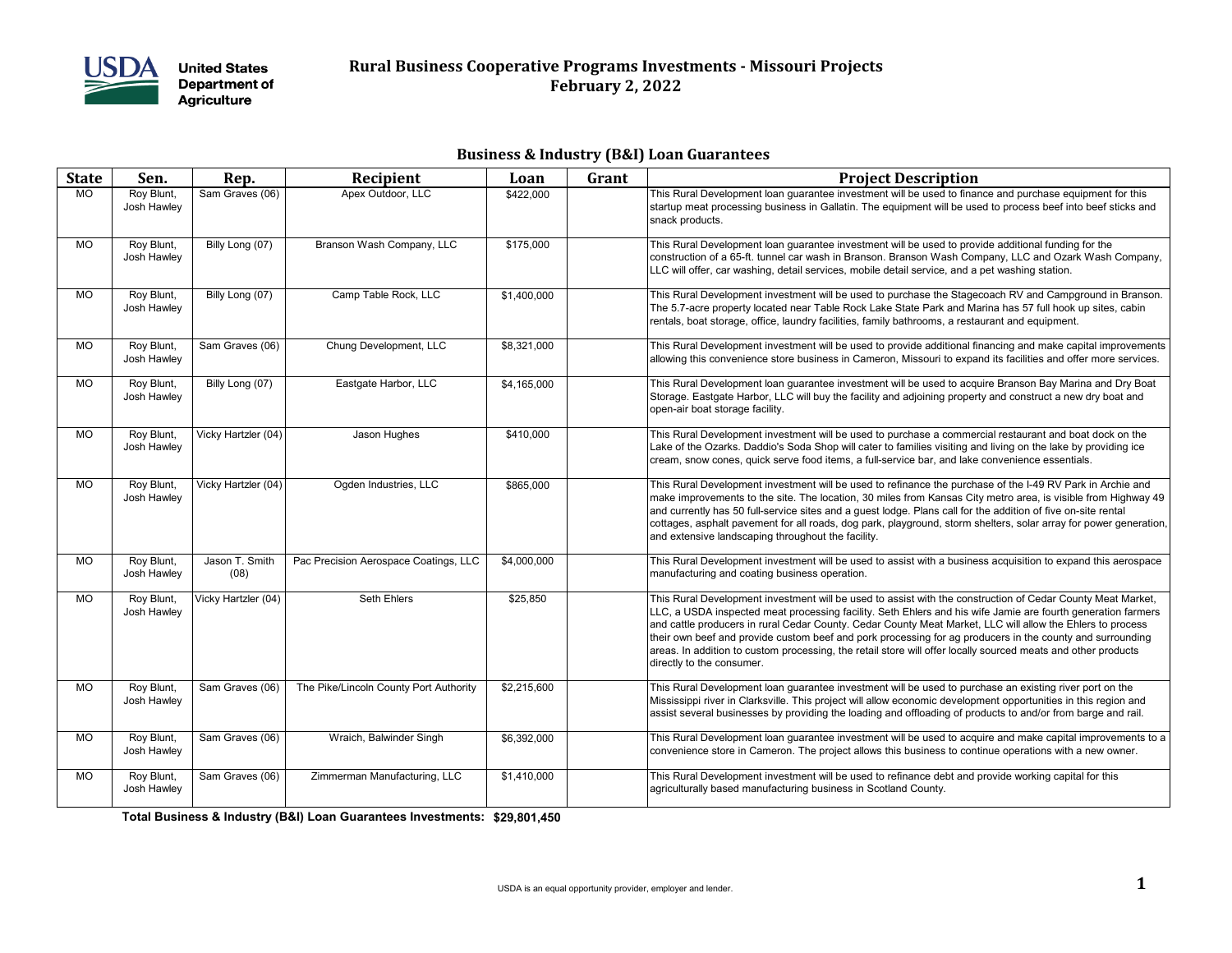

# **Rural Business Cooperative Programs Investments - Missouri Projects February 2, 2022**

#### **Intermediary Relending Program (IRP)**

| <b>State</b> | Sen.                      | Rep.            | Recipient                      | Loan        | Grant | <b>Project Description</b>                                                                                                                                                                                                                  |
|--------------|---------------------------|-----------------|--------------------------------|-------------|-------|---------------------------------------------------------------------------------------------------------------------------------------------------------------------------------------------------------------------------------------------|
| <b>MO</b>    | Rov Blunt.<br>Josh Hawley | Ann Wagner (02) | Missouri Clean Energy District | \$1,000,000 |       | This Rural Development investment will be used to help Missouri Clean Energy District expand on an existing<br>revolving loan fund, which will provide financing for small business for energy efficiency and renewable energy<br>projects. |

**\$1,000,000 Total IRP Investments:**

#### **Rural Economic Development Loan & Grant (REDLG) Program**

| <b>State</b> | Sen.                      | Rep.                                       | Recipient                               | Loan        | Grant | <b>Project Description</b>                                                                                                                                                                                                                                                                                                                                                                                                                                                                                                                                                                                                                                                         |
|--------------|---------------------------|--------------------------------------------|-----------------------------------------|-------------|-------|------------------------------------------------------------------------------------------------------------------------------------------------------------------------------------------------------------------------------------------------------------------------------------------------------------------------------------------------------------------------------------------------------------------------------------------------------------------------------------------------------------------------------------------------------------------------------------------------------------------------------------------------------------------------------------|
| <b>MO</b>    | Roy Blunt,<br>Josh Hawley | Billy Long (07)                            | White River Valley Electric Cooperative | \$998,760   |       | This Rural Development investment will be used to Canon Concrete with its business start-up. Canon Concrete<br>will supply a quality concrete ready-mix to Christian County and the surrounding area. Canon Concrete will<br>provide concrete ready-mix using cement, crushed stone, sand, water, water reducer, and other customizable<br>admixtures, fibers, and colors. The company will be set apart from the competition with its delivery method,<br>using a front discharge mixer truck which allows for precise product placement, enabling contractors to have<br>great jobsite efficiency and more time for a quality finish.                                            |
| <b>MO</b>    | Roy Blunt,<br>Josh Hawley | Billy Long (07),<br>Jason T. Smith<br>(08) | White River Valley Electric Cooperative | \$1,000,000 |       | This Rural Development investment will be used to assist Wilson Industries, Inc. expand its current operation<br>with two new additional manufacturing lines allowing the company to offer a broader spectrum of pipe<br>diameters. Wilson Industries, Inc., a locally owned PVC pipe and materials processing center located in<br>Gainesville has been owned by its current owners since 2018. The company specializes in making different<br>types of PVC pipe and fittings as well as specialty items. The company has decades-long history in Gainesville<br>and continues to grow and to compete favorably with leading manufacturing companies across the United<br>States. |

**\$1,998,760 Total REDLG Investments:**

### **Value Added Producer Grants (VAPG)**

| <b>State</b> | Sen.                      | Rep.                           | Recipient                           | Loan | Grant     | <b>Project Description</b>                                                                                                                                                                                |
|--------------|---------------------------|--------------------------------|-------------------------------------|------|-----------|-----------------------------------------------------------------------------------------------------------------------------------------------------------------------------------------------------------|
| <b>MO</b>    | Roy Blunt,<br>Josh Hawley | Jason T. Smith<br>(08)         | <b>Bangert Family Farmstead LLC</b> |      | \$36,000  | This Rural Development investment will be used to evaluate the feasibility of processing and marketing<br>packaged poultry derived from the applicant's diversified family farm in Cape Girardeau.        |
| <b>MO</b>    | Roy Blunt,<br>Josh Hawley | Jason T. Smith<br>(08)         | Castor River Farm, LLC              |      | \$62,010  | This Rural Development investment will be used to assist in evaluating the feasibility of processing and<br>marketing packaged rice derived from the applicant's farm in Dexter.                          |
| <b>MO</b>    | Roy Blunt,<br>Josh Hawley | Vicky Hartzler (04)            | Gripe Meat Company, LLC             |      | \$152,771 | This Rural Development investment will be used to assist in the processing and marketing of pasture-raised<br>beef derived from Gripe Farms in Lockwood.                                                  |
| <b>MO</b>    | Roy Blunt,<br>Josh Hawley | <b>Emanuel Cleaver</b><br>(05) | Hemme Dairy, LLC                    |      | \$242,000 | This Rural Development investment will be used to assist Hemme Dairy LLC in the processing and marketing of<br>cheese derived from its dairy farm in Sweet Springs.                                       |
| <b>MO</b>    | Roy Blunt,<br>Josh Hawley | <b>Emanuel Cleaver</b><br>(05) | Hemp Solutions, LLC                 |      | \$61,740  | This Rural Development investment will be used to assist in evaluating the feasibility of processing and<br>marketing engineered wood and resin composite derived from the applicant's farm in Lexington. |
| <b>MO</b>    | Roy Blunt,<br>Josh Hawley | Vicky Hartzler (04)            | Moberly Natural Crush, LLC          |      | \$250,000 | This Rural Development investment will be used to assist Moberly Natural Crush, LLC in processing and<br>marketing of organic soybean meal and oil derived from the applicant's facility in Moberly.      |